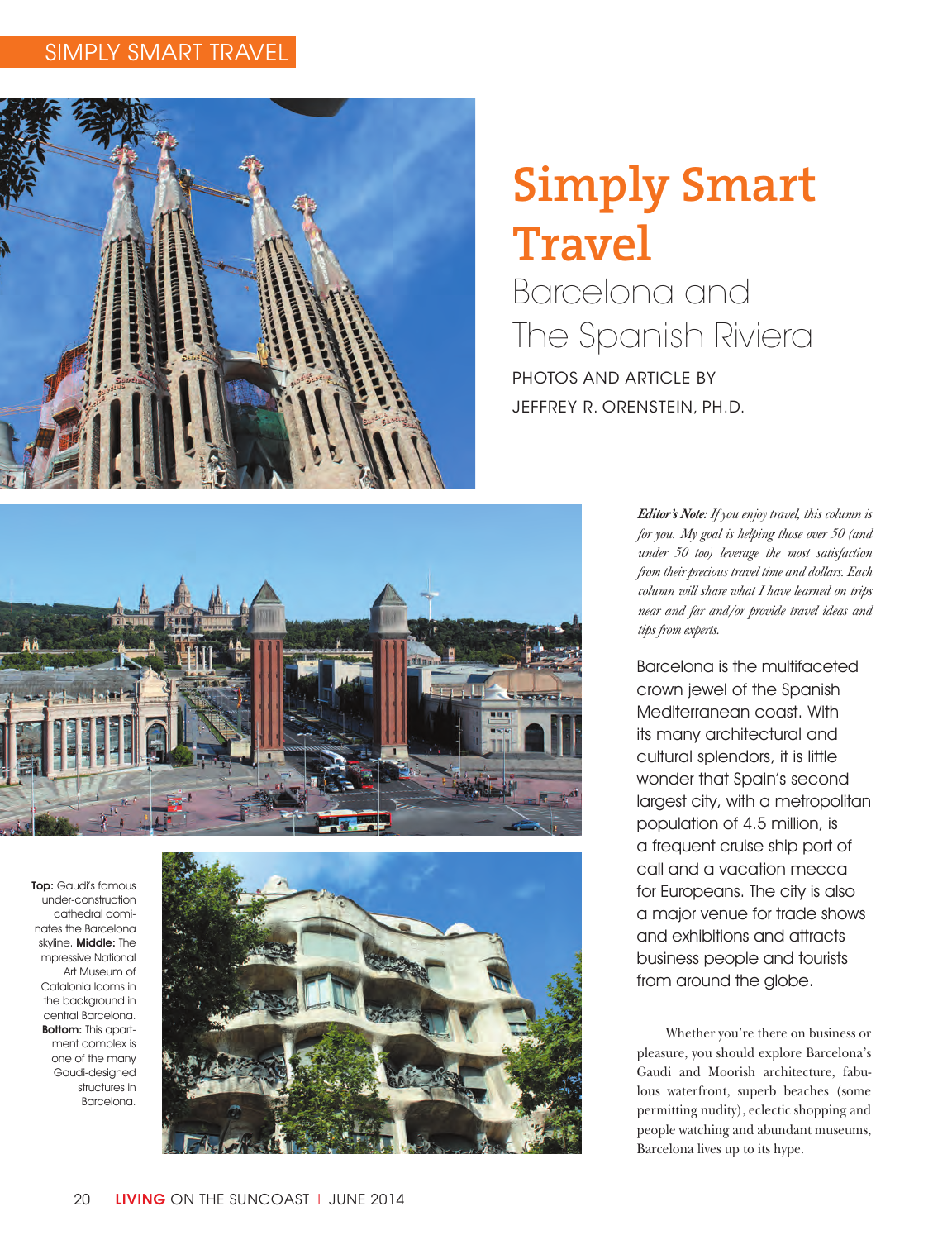## Simply Smart Travel



Barceloneta, an old fishing village is one of the highlights of Barcelona. It is full of good restaurants.

#### Before You Go

Reading Carlos Ruiz Zafon's 2001 thriller, *The Shadow Of The Wind,* set in Barcelona or Robert Hughes' *Barcelona* (1992), a paean to the city's art, history and highlights will put you in the Barcelona ambiance before you go.

When you're ready for reservations, some useful web site are:

- **• The official city site** <http://www.barcelonaturisme.com/English/>
- **• A solid tourism site** [http://www.barcelona.com/barcelona\\_city\\_guide](http://www.barcelona.com/barcelona_city_guide)
- **• Another good resource** <http://www.viator.com/Barcelona/d562/top-attractions>
- **• A helpful backgrounder** <http://wikitravel.org/en/Barcelona>

#### **GETTING THERE**

Barcelona is easily accessible by plane. El Prat Airport (BCN) is a quick trip by train or bus into the central city.

Barcelona's Sants railroad station has connections to most of Europe, including high-speed trains from Madrid and Paris.

Highway connections are good and many cruise ships dock there.

#### WHEN YOU ARE THERE

If you have only one day on a cruise ship shore excursion:

- Take a guided tour on a hopon, hop-off tour bus to make the most of your time. And get an overview.
- Have a paella lunch and walk around at Barceloneta.

#### If You Only Have Two or Three Days

Must-sees for a short trip are:

- • National Art Museum of Catalonia
- • La Sagrada Familia, the breathtak-

ing under-construction cathedral designed by Antoni Gaudi

- • La Rambla, an eclectic street with shops, entertainment, buskers galore and people-watching
- • La Barceloneta, the city's old fishing district, home to many good restaurants
- • Get paella and take in a flamenco performance at Tablao Flamenco Cordobés [\(http://www.tablaocordobes.es/en/\)](http://www.tablaocordobes.es/en/)
- • Eat at a tapas bar



Showmanship is the order of the day at many area restaurants